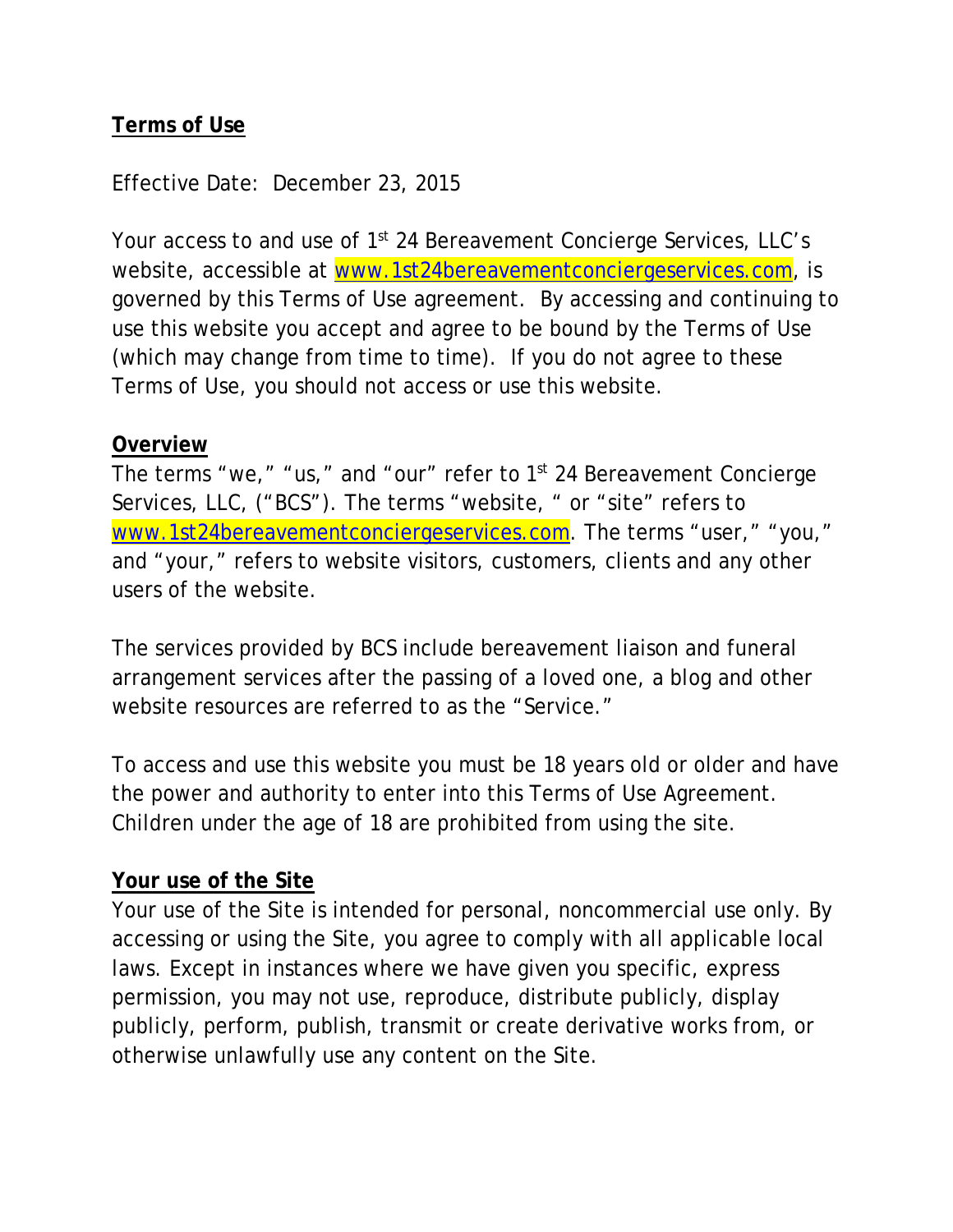You may not use any features of this Site that permit communications or postings, to post, transmit, display, or otherwise communicate any of the following:

- Any defamatory, threatening, obscene, harassing, or otherwise unlawful information;
- Any advertisement, solicitation, spam, chain letter, or other similar type of information;
- Any encouragement of illegal activity;
- Unauthorized use or disclosure of private, personally identifiable information of others; or
- Any materials subject to trademark, copyright, or other laws protecting any materials or data of others in the absence of a valid license or other right to do so.

# **Site Content and Disclaimer**

BCS makes no representations or warranties that the information provided on this website, regardless of its source, ("content"), is accurate, complete, reliable, current, or error-free. BCS disclaims all liability for any inaccuracy, error or incompleteness in the content.

This website is an educational and informational resource to educate visitors on bereavement and funeral assistance, and is not a substitute for working with a physician, attorney, mental health counselor or other health professional. We cannot guarantee the outcome of following the recommendations provided in any statements made on this Site regarding the potential outcome of any given situation. The recommendations presented on this Site are expressions of our opinion only.

There are no guarantees made by us about the information and recommendations. By continuing to use this website you acknowledge that we have not made any guarantee or any particular result. Therefore, following any information or recommendations provided on this website should be relied upon at your own risk.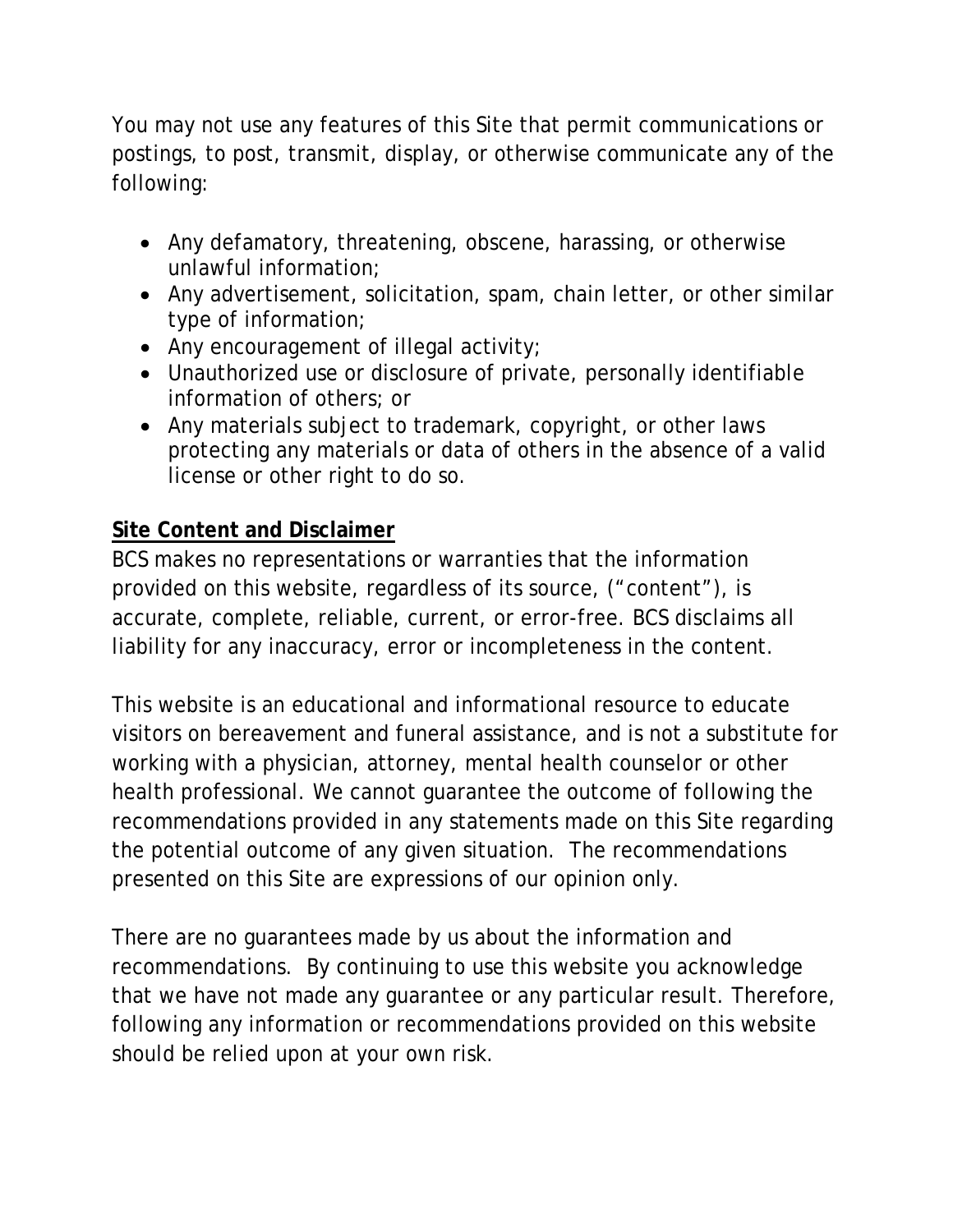## **Intellectual property**

BCS owns the content on the Site, including, but not limited to written content, products, services, text, photographs, illustrations, images, designs, graphics, files, information, instructions, principles, downloadable publications, downloadable products, sounds, music, sales copy, advertising copy, website layout, website design, any and all derivative works or enhancements of the content, the compilation, assembly and arrangement of the copyrightable material on this site, and all intellectual property rights to the Content, including derivative works enhancements compilations assembly and arrangements, unless otherwise expressly stated on the site. By accessing or using the Site and/or Content you do not acquire any right title or interest in the Site or the Content.

Nothing in this Terms of Use shall be construed as granting you a license or right to use BCS's trademarks, service marks, logos, slogans or taglines displayed on the Site.

## **Third party links**

This website may contain links to third-party websites and resources. You acknowledge and agree that we are not responsible or liable for the availability of, accuracy, content or policies of any third-party websites or resources. If there are links to other websites and resources, that does not imply that we are in any way endorsing or affiliated with those third parties. You acknowledge and accept sole responsibility for and assume all risk arising from your use of any other websites or resources.

### **Disclaimer of warranty**

YOU UNDERSTAND AND AGREE THAT THE SITE, IT'S CONTENT, AND THE INFORMATION, MATERIALS AND PRODUCTS ARE PROVIDED ON AN "AS IS" BASIS AND "AS AVAILABLE" BASIS WITHOUT ANY WARRANTIES OR REPRESENTATIONS OF ANY KIND, EXPRESS, IMPLIED OR STATUTORY, INCLUDING BUT NOT LIMITED TO, WARRANTIES OF TITLE, NONINFRINGEMENT, IMPLIED WARRANTIES OF MERCHANTABILITY OR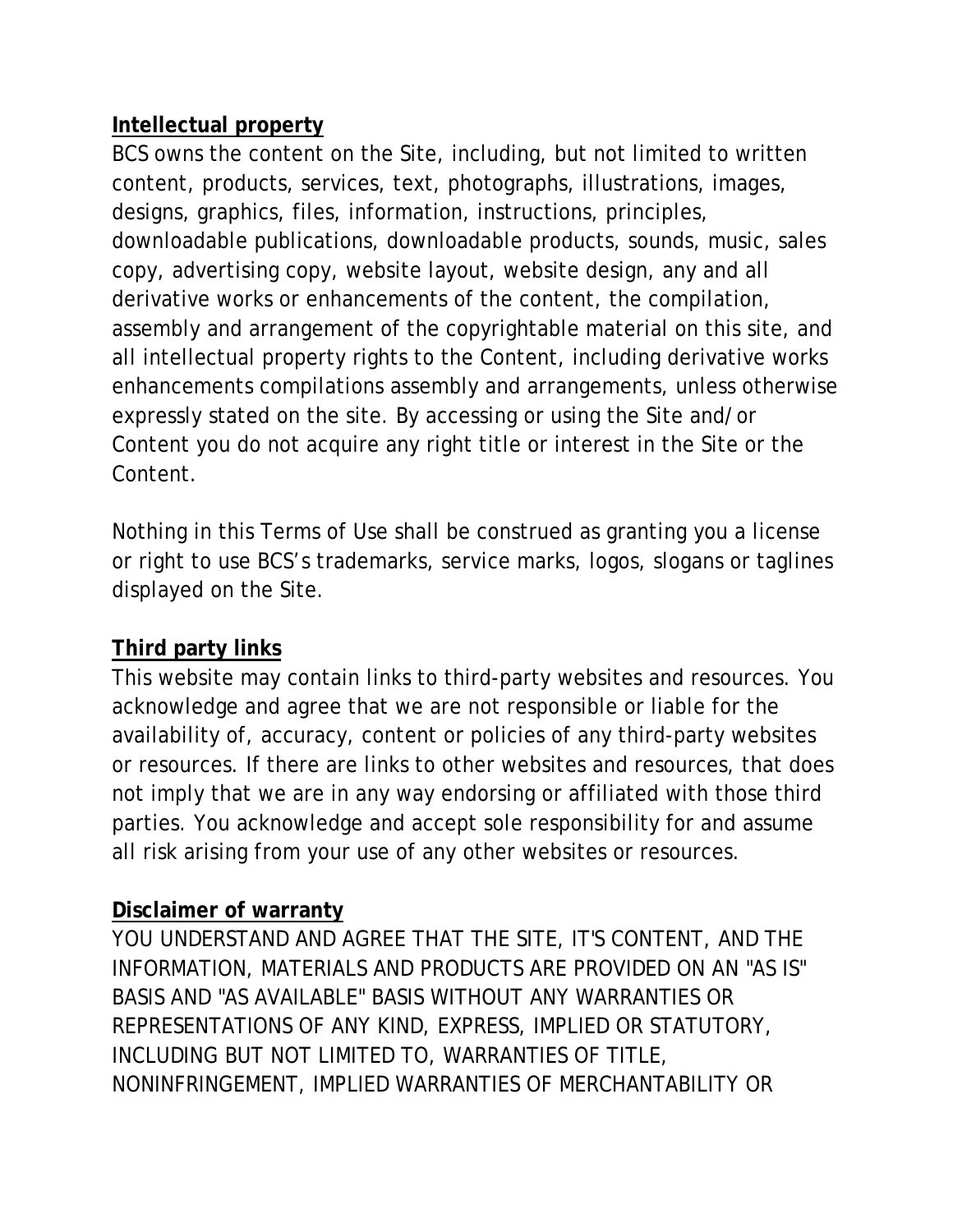FITNESS FOR PARTICULAR PURPOSE, ACCURACY, RELIABILITY, COMPLETENESS, CURRENTNESS, OR TIMELINESS OF THE CONTENT PROVIDED ON THE WEBSITE. YOU AGREE THAT YOU ARE SOLELY RESPONSIBLE FOR ANY DAMAGE TO YOUR COMPUTER SYSTEM OR LOSS OF DATA THEY MAY RESULT FROM ACCESSING, USING OR DOWNLOADING ANY MATERIAL OR PRODUCT FROM THIS WEBSITE. WE DO NOT GUARANTEE THE SECURITY OF ANY INFORMATION TRANSMITTED TO OR FROM THE SITE OR THAT YOUR USE OR ACCESS TO THE WEBSITE OR IT'S CONTENT WILL BE ERROR-FREE OR VIRUS FREE. THESE DISCLAIMERS OF WARRANTY SHALL APPLY TO THE FULLEST EXTENT PERMITTED BY LAW. IN SOME JURISDICTIONS, THESE LIMITATIONS OF WARRANTIES ARE NOT PERMITTED AND MAY NOT APPLY TO YOU.

### **Liability limitations**

You agree that we shall not be liable for any damage, loss, or expense of any kind arising out of or resulting from your possession or use of the materials, content, or information on this Site, regardless of whether such liability is based in tort, contract, or otherwise.

In no event, including, without limitation, a negligent act, shall we, or any of our providers be liable to you for any direct, indirect, special, incidental, consequential, or punitive damages (including, without limitation, loss of profits, loss or corruption of data, loss of goodwill, work stoppage, computer failure or malfunction, or interruption of business), arising out of or in any way related to the materials, content, or information on this Site or any other products, services, or information offered, sold, or displayed on this Site, your use of, or inability to use, this Site generally, or otherwise in connection with these Terms of Use, regardless of whether we, or any of our providers have been advised of the possibility of such damages. Because some states do not allow the limitation of liability for consequential or incidental damages, the above limitation may not apply to you.

## **Affiliate links disclaimer**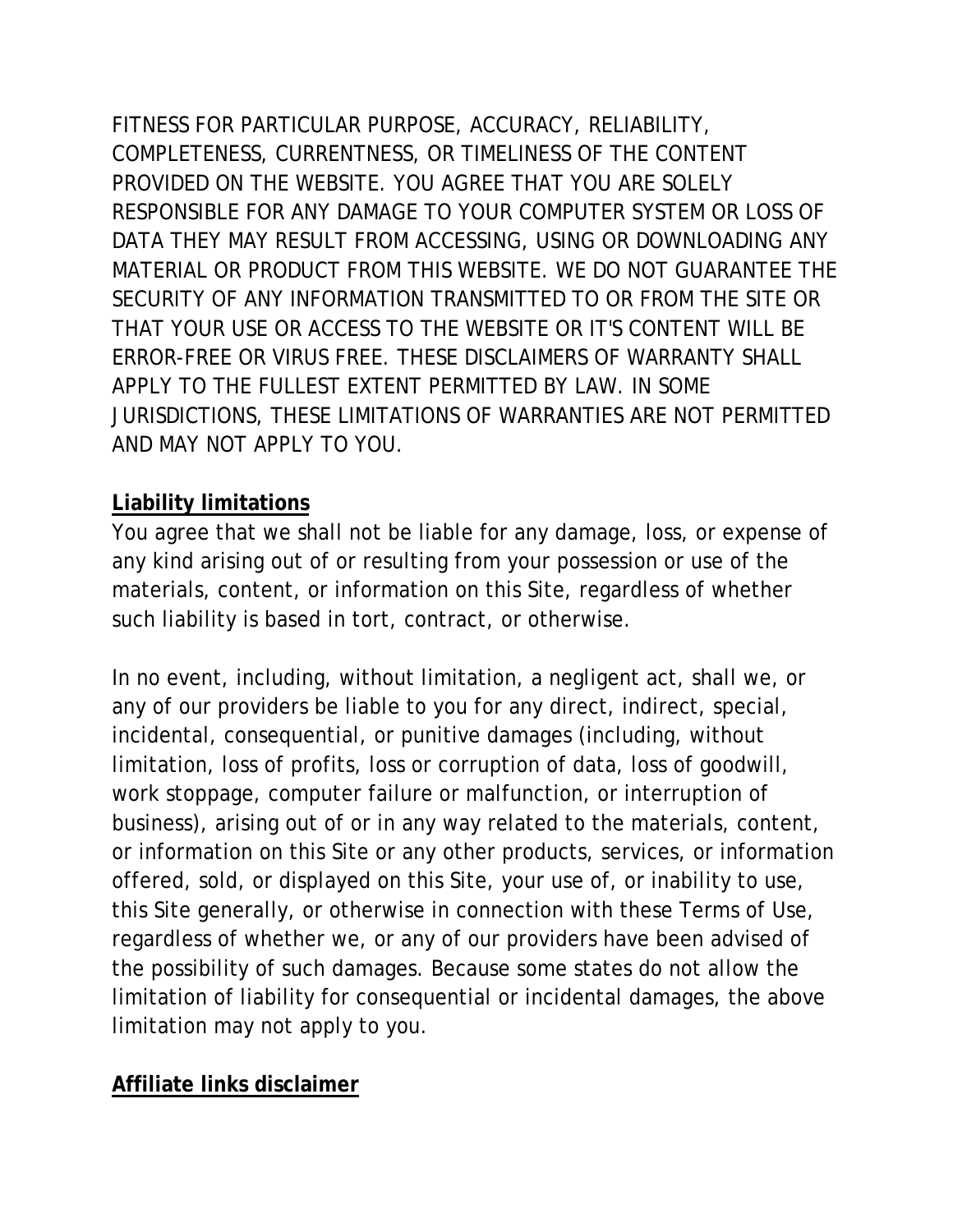Some of the links contained in this website may be affiliate links. This means that we may receive a commission if you click on the link and make a purchase from the affiliate. We only recommend products and services known and trusted by us, whether an affiliate relationship exists or not.

## **Indemnification**

You agree at all times to indemnify, defend, and hold harmless BCS, and any affiliates, agents, employees, successors, assignees, associates, officers, directors, shareholders, and employees from and against any and all claims, causes of action, damages, liabilities, costs and expenses, including legal fees and expenses, arising out of or related in any way to your use of the Site, or breach of any obligation, warranty or representation set forth in these Terms of Use.

# **Controlling law & jurisdiction**

This AGREEMENT is governed by and shall be construed in accordance with the laws of New Jersey, and in the event of any dispute arising in relation to this Agreement or any dispute arising in relation to the Site whether in contract or tort or otherwise the New Jersey courts will have exclusive jurisdiction over the dispute, unless mandatory applicable laws require otherwise.

## **Entire agreement**

This Terms of Use Agreement constitutes the entire agreement between BCS and you with respect to this website, and it supersedes all prior or contemporaneous communications and proposals, whether electronic, oral, or written, between you and BCS with respect to this website.

A printed version of this Terms of Use Agreement and of any notice given in electronic form shall be admissible in judicial or administrative proceedings based on or relating to this Terms of Use Agreement to the same extent and subject to the same conditions as other business documents and records originally generated and maintained in printed